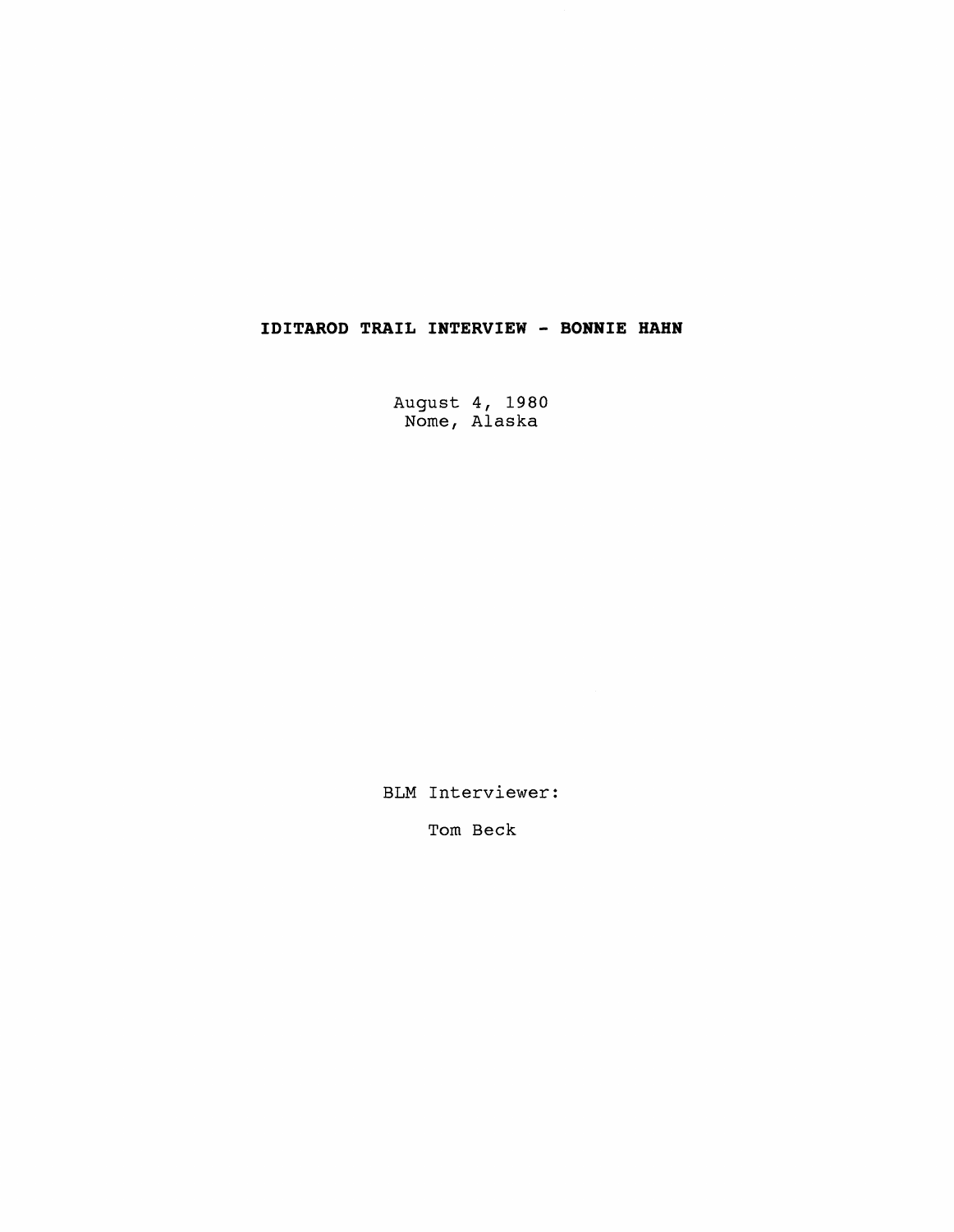## **AUGUST 4, <sup>1980</sup>**- **BONNIE HAHN**

## **INTRODUCTION**

INTERVIEWER: ..... National Historic Trail interview with Bonnie Hahn of Nome, Alaska, concerning the Cape Nome Roadhouse. The interview was conducted at the roadhouse on August 4th, 1980. The interview was conducted for the Bureau of Land Management by Tom Beck.

Bonnie was born in Nome and spent much of her life there. She has taught school in Nome for many years and is currently the physical education instructor at Nome High School.

According to Bonnie, the roadhouse was built about 1901. The original logs were brought by horse team from Council. It was a natural stop-over point on the trail for mail runners and other travelers. The dog and horse stalls used to house the animals can still be seen. It was used as a Methodist children's home during the 1920s under the Reverend Baldwin. According to Bob Baldwin, Reverend Baldwin's son, the roadhouse was used until the late 1920s when the Methodist mission in Nome was closed and the roadhouse was disposed of. It was also used by the CAA for many years as a communications center.

Pete and Bonnie Hahn bought the roadhouse in 1960, had an option from GSA. Further information about the roadhouse can be found in the Iditarod National Historic Trail interview with Bob Baldwin.

(Off record at Log No. 0134) (On record at Log No. 0160)

(Side comment, laughter)

## **INTERVIEW**

**Q** So you're saying you bought it about 20 years ago? A Yeah, about 20 years ago. And we were going on a picnic from -- we were going down to the ferry at the time, **I** think, and the place was all boarded up. You know, it was -- it'd been standing empty for many years, and nobody had paid any attention to it, and we hadn't either. But going by, we decided -- we just had the idea, 'My, that would make a good camp.' And so the next day we decided to write to the GSA and find out if there's any possibility of acquiring it. And they wrote back and said, 'Well, gee, it's funny you should mention that because next week we plan to put that place up for sale. And look in the newspaper and you'll see the ad.'

And so the next week, we looked in the newspaper, thinking it was going to be a whole half-page thing and we were never going to -- you know, we'd have 50,000 people trying to buy it and we'd never have a chance, and we looked, and it was a little bitty thing about one by two inches in the bottom. And so we bid on it. It was a bid thing, see. And we bid on it, and then one other guy in town bid on it and he bid more than we did, and he couldn't

 $\mathbf{1}$